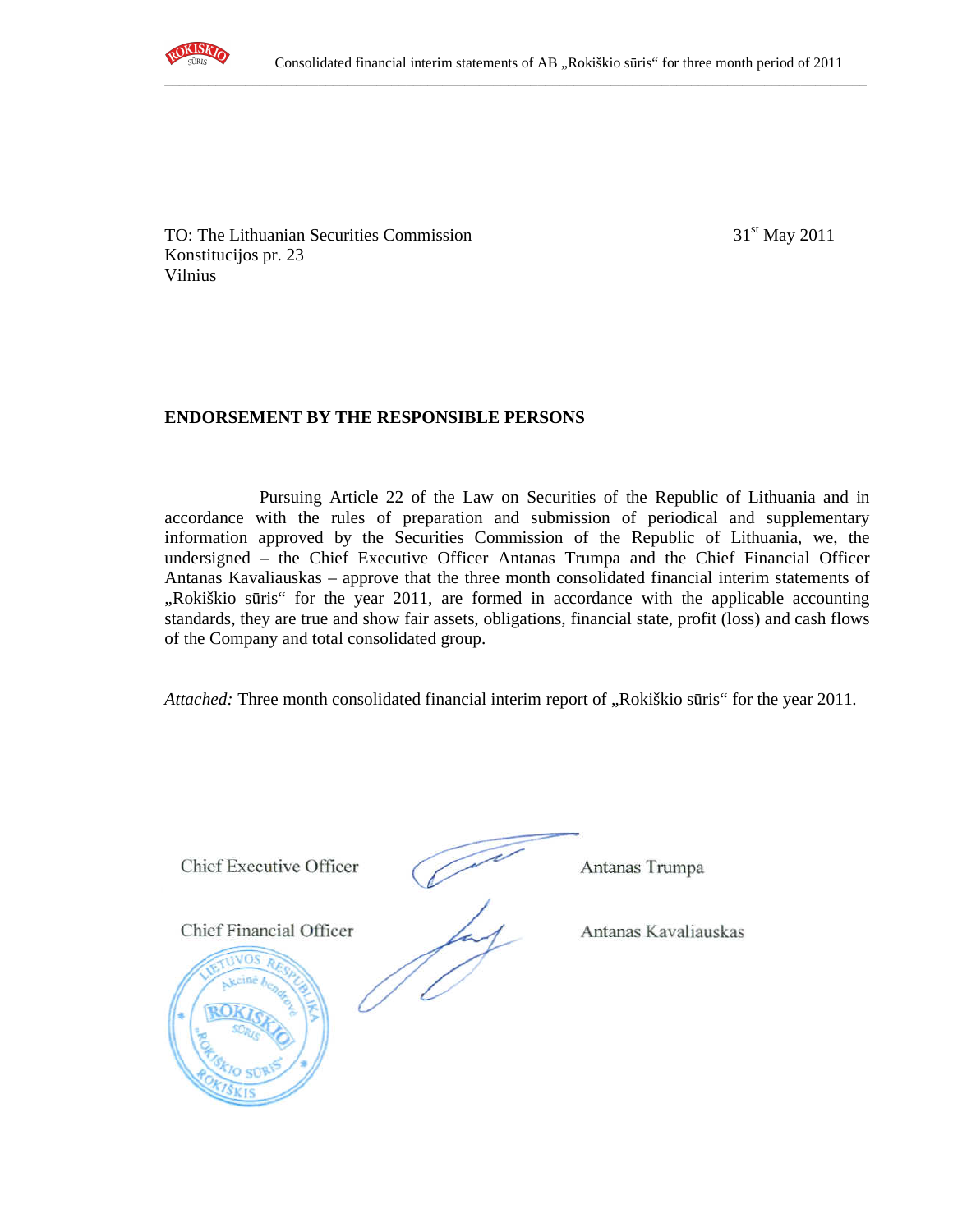



# **CONSOLIDATED FINANCIAL INTERIM STATEMENTS OF AB "ROKIŠKIO S**Ū**RIS" FOR THREE MONTH PERIOD OF THE YEAR 2011**

*(Prepared in accordance with the rules of preparation and submission of periodical and supplementary information approved by the Securities Commission of the Republic of Lithuania)*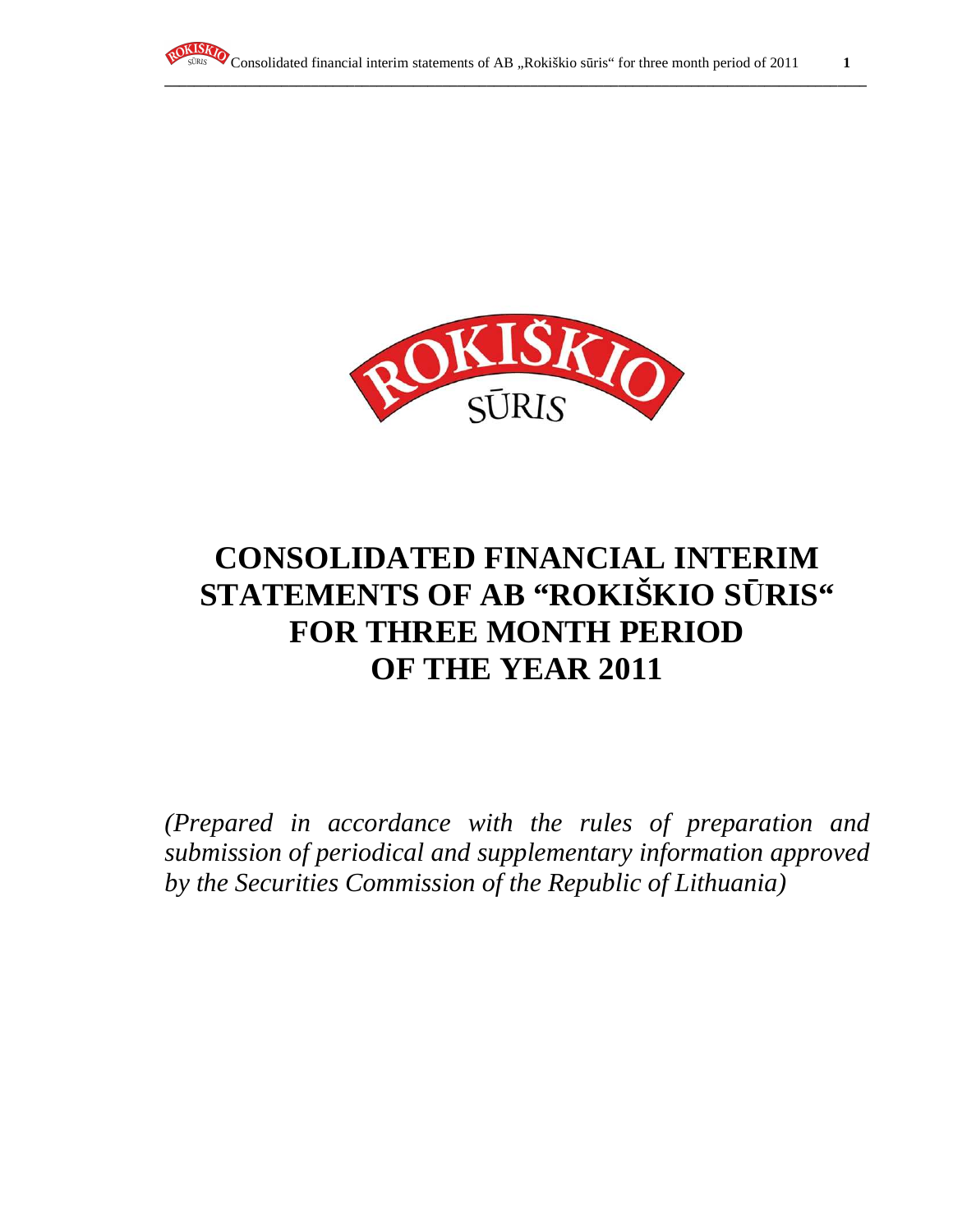# **AB "ROKIŠKIO S**Ū**RIS" CONSOLIDATED AND PARENT COMPANY'S FINANCIAL STATEMENTS as at 31st March 2011**

Company code 173057512, address: Pramonės g. 3, LT-42150 Rokiškis, Lithuania

(prepared according to International Accounting Standards)

(All tabular amounts are in LTL '000 unless otherwise stated)

# **Consolidated Balance sheet**

RO

|                                     | March 31st, 2011 |         | December 31st,.2011 |         | March 31st, 2010 |         |
|-------------------------------------|------------------|---------|---------------------|---------|------------------|---------|
|                                     |                  |         |                     |         |                  |         |
| <b>PROPERTY</b>                     |                  |         |                     |         |                  |         |
| Long-term tangible assets           | 85 635           |         | 88 4 7 6            |         | 102 829          |         |
| Intangible assets (with prestige)   | 530              |         | 492                 |         | 427              |         |
| Other receivables in a year         | 43 038           |         | 25 017              |         | 17 282           |         |
|                                     |                  | 129 203 |                     | 113 985 |                  | 120 538 |
| <b>Current assets</b>               |                  |         |                     |         |                  |         |
| Inventories                         | 50 950           |         | 62 5 8 6            |         | 29 845           |         |
| Receivables and advance payments    | 79 324           |         | 91 233              |         | 57 348           |         |
| Short-term investments              | 26 375           |         | 35 332              |         | 24 4 8 5         |         |
| Cash and cash equivalents           | 75 252           |         | 19524               |         | 57 377           |         |
|                                     |                  | 231 901 |                     | 208 675 |                  | 169 055 |
| <b>Total assets</b>                 |                  | 361 104 |                     | 322 660 |                  | 289 593 |
| <b>EQUITY AND LIABILITIES</b>       |                  |         |                     |         |                  |         |
| <b>Capital and reserves</b>         |                  |         |                     |         |                  |         |
| Ordinary shares                     | 35 868           |         | 38 4 45             |         | 38 4 45          |         |
| Share premium                       | 41 473           |         | 41 473              |         | 41 473           |         |
| Reserve for acquisition of treasury | 20 287           |         | 29 188              |         | 14 188           |         |
| shares                              |                  |         |                     |         |                  |         |
| Treasury shares                     |                  |         | (11478)             |         |                  |         |
| Other reserves                      | 7433             |         | 7433                |         | 7074             |         |
| Retained earnings                   | 89 855           |         | 89 1 23             |         | 82 244           |         |
|                                     |                  | 194 916 |                     | 194 184 |                  | 183 424 |
| <b>Minority share</b>               |                  | 532     |                     | 450     |                  | 530     |
| <b>Non-current liabilities</b>      |                  |         |                     |         |                  |         |
| Non-current liabilities             |                  |         | 103                 |         | $\overline{c}$   |         |
| Deferred income                     | 5 3 7 4          |         | 5 3 8 5             |         | 6 5 6 1          |         |
|                                     |                  | 5 3 7 4 |                     | 5488    |                  | 6563    |
| <b>Current liabilities</b>          |                  |         |                     |         |                  |         |
| Trade and other payables            | 55 147           |         | 54 940              |         | 45 285           |         |
| Income tax liabilities              | 6473             |         | 4995                |         | 1 4 3 1          |         |
| Deferred income                     | 2 2 8 6          |         | 2806                |         | 2971             |         |
| Provisions                          | 824              |         | 824                 |         | 824              |         |
| Financial debts                     | 95 552           |         | 58 973              |         | 48 5 65          |         |
|                                     |                  | 160 282 |                     | 122 538 |                  | 99 076  |
| <b>Total equity and liabilities</b> |                  | 361 104 |                     | 322 660 |                  | 289 593 |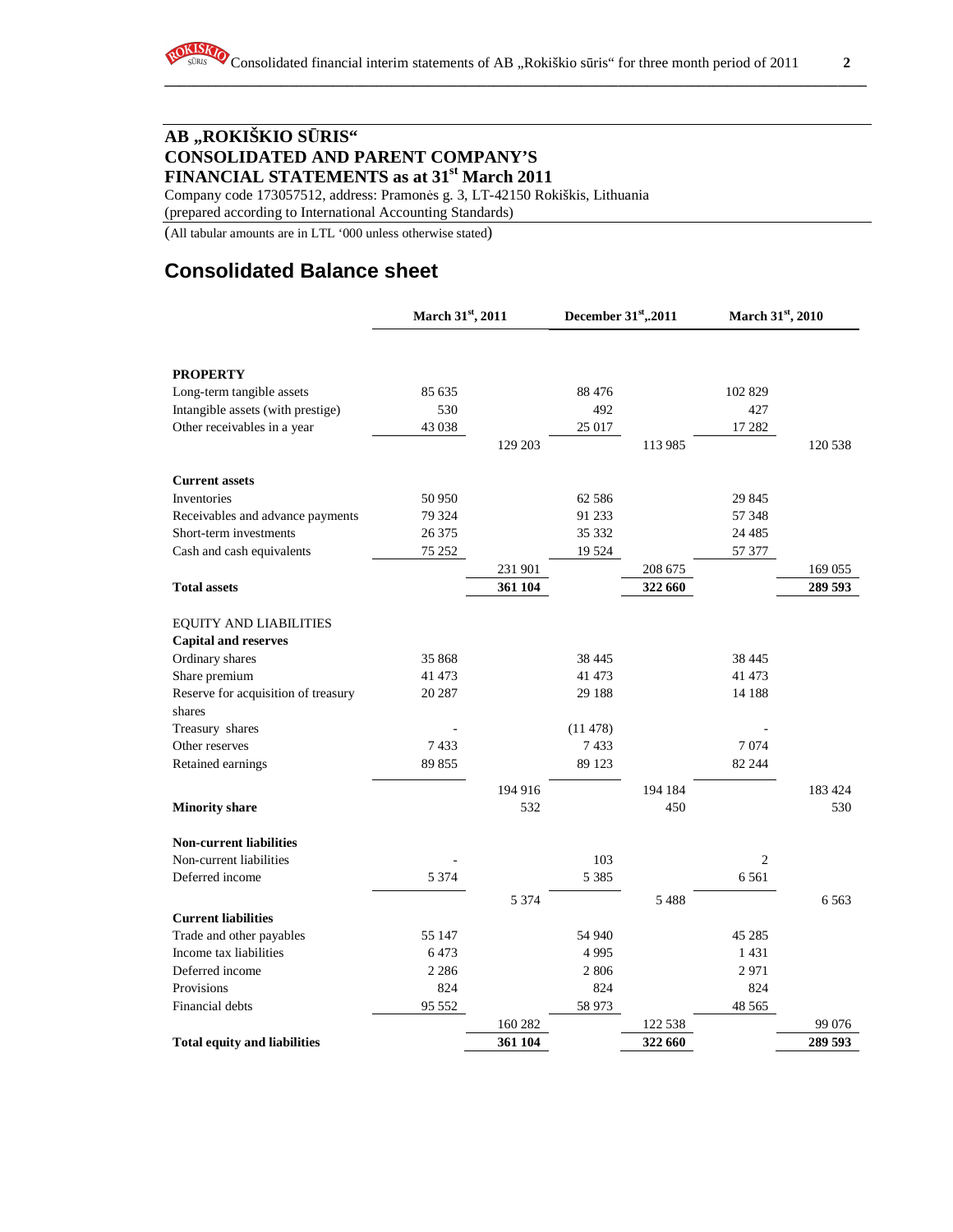**\_\_\_\_\_\_\_\_\_\_\_\_\_\_\_\_\_\_\_\_\_\_\_\_\_\_\_\_\_\_\_\_\_\_\_\_\_\_\_\_\_\_\_\_\_\_\_\_\_\_\_\_\_\_\_\_\_\_\_\_\_\_\_\_\_\_\_\_\_\_\_\_\_\_\_\_\_\_\_\_\_\_\_\_\_\_\_\_\_\_\_\_\_\_\_\_**

# **AB "ROKIŠKIO S**Ū**RIS" CONSOLIDATED AND PARENT COMPANY'S FINANCIAL STATEMENTS as at 31st March 2011**

Company code 173057512, address: Pramonės g. 3, LT-42150 Rokiškis, Lithuania (prepared according to International Accounting Standards)

(All tabular amounts are in LTL '000 unless otherwise stated)

# **Statement of comprehensive income**

|                                         | For the year ended<br>March 31st | For the year ended<br>March 31st. |
|-----------------------------------------|----------------------------------|-----------------------------------|
|                                         | 2011                             | 2010                              |
|                                         |                                  |                                   |
| Sales                                   | 150 358                          | 100 563                           |
| Cost of sales                           | (135 521)                        | (91833)                           |
| <b>Gross profit</b>                     | 14 8 37                          | 8730                              |
| Selling and marketing expenses          | (13770)                          | (11083)                           |
| <b>Operating profit (loss)</b>          | 1 0 6 7                          | (2353)                            |
| Finance costs                           | (335)                            | 1 0 0 7                           |
| Profit before tax                       | 732                              | (1, 346)                          |
| Income tax (accumulation)               |                                  | (167)                             |
| <b>Operating activity income (loss)</b> | 732                              | (1513)                            |
| Minority interests                      | 82                               | 16                                |
| Net profit (loss)                       | 814                              | (1497)                            |
| Other comprehensive income              |                                  |                                   |
| Total comprehensive income for the year | 814                              | (1497)                            |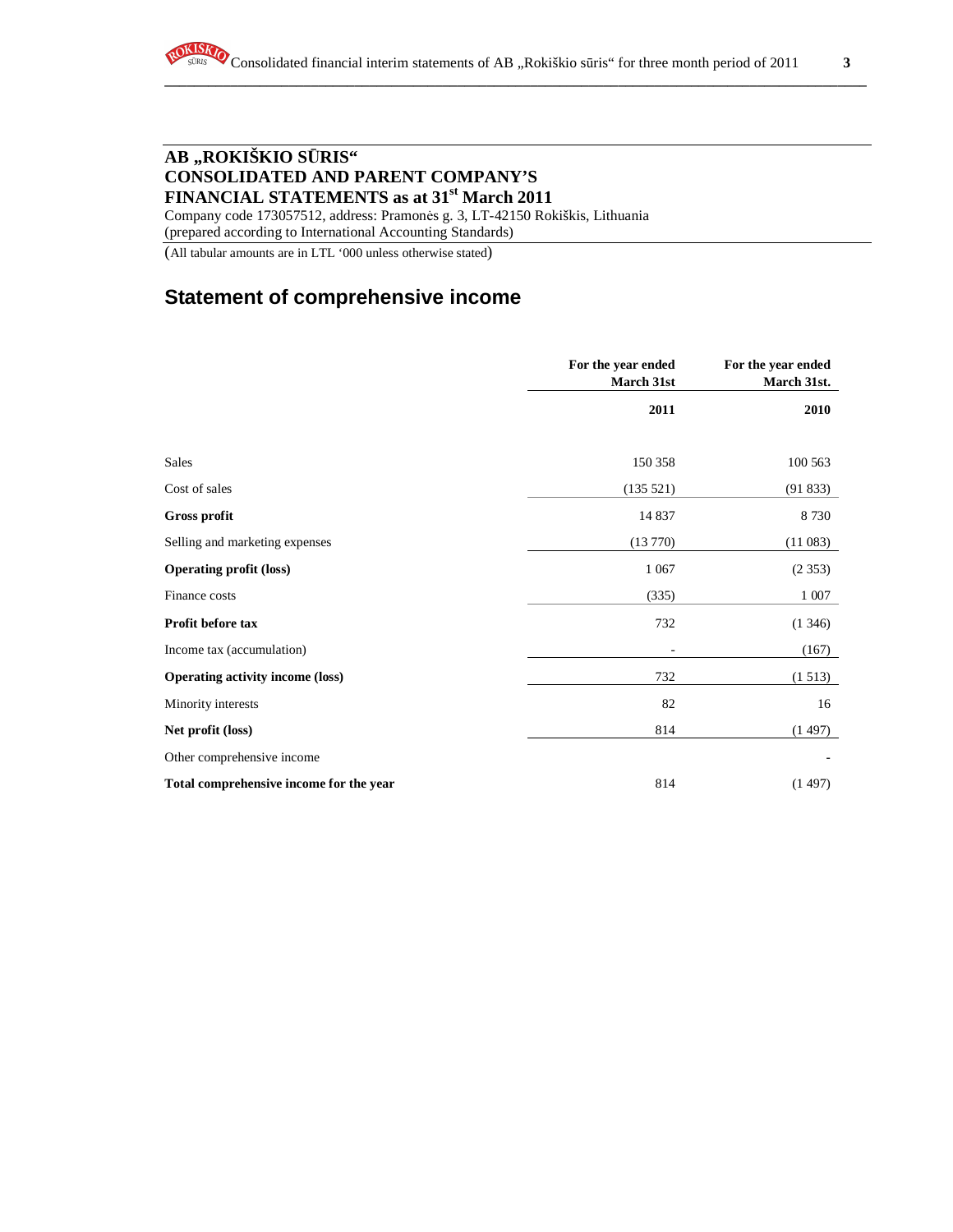# **AB "ROKIŠKIO S**Ū**RIS" CONSOLIDATED AND PARENT COMPANY'S FINANCIAL STATEMENTS as at 31st March 2011**

Company code 173057512, address: Pramonės g. 3, LT-42150 Rokiškis, Lithuania

(prepared according to International Accounting Standards)

(All tabular amounts are in LTL '000 unless otherwise stated)

# **Consolidated cash flow statement**

|                                                                              |          | Kovo 31 d. pasibaigęs 3 mėn.<br>laikotarpis |
|------------------------------------------------------------------------------|----------|---------------------------------------------|
| <b>Operating activities</b>                                                  | 2011     | 2010                                        |
| Profit before tax and minority interest                                      | 732      | (1346)                                      |
| Corrections:                                                                 |          |                                             |
| depreciation                                                                 | 6099     | 6 7 1 3                                     |
| depreciation (negative prestige not included)<br>-                           | 56       | 60                                          |
| written off long-term tangible assets                                        | 12       | 11                                          |
| loss in long-term tangible asset sales<br>$\overline{\phantom{0}}$           | 45       |                                             |
| interest expenses                                                            | 282      | 369                                         |
| interest income<br>L.                                                        | (431)    | (112)                                       |
| net unrealized currency exchange profit<br>-                                 | (54)     | (22)                                        |
| export subsidies received<br>÷                                               |          | (49)                                        |
| depreciation of long-term tangible asset support<br>$\overline{\phantom{0}}$ | (802)    | (735)                                       |
| Circulating capital changes:                                                 |          |                                             |
| - inventories                                                                | 11 636   | 376                                         |
| - payables                                                                   | 233      | (7675)                                      |
| - receivables and advance payments                                           | 1788     | 10 268                                      |
| Cash flows generated from operating activities                               | 19 5 9 6 | 7858                                        |
| Interest paid                                                                | (282)    | (369)                                       |
| Income tax paid                                                              |          |                                             |
| Net cash flows from investing activities                                     | 19 3 14  | 7 489                                       |
| <b>Investing activities</b>                                                  |          |                                             |
| Purchase of long-term tangible assets                                        | (2367)   | (1320)                                      |
| Purchase of intangible assets                                                | (68)     | (73)                                        |
| Loans granted to farmers and employees                                       | (629)    | (800)                                       |
| Proceeds from long-term tangible asset sales                                 | 65       | 111                                         |
| Repayments of loans granted to farmers and employees                         | 2 3 3 5  | 1 701                                       |
| Interest received                                                            | 431      | 112                                         |
| Subsidies for long-term tangible assets                                      |          |                                             |
| Net cash flows from investing activities                                     | (233)    | (269)                                       |
| <b>Financing activities</b>                                                  |          |                                             |
| Acquisition of treasury shares                                               |          |                                             |
| Finance lease principal payments                                             | (4)      |                                             |
| Loans granted                                                                | 323 354  | 117 222                                     |
| Loan repayments received                                                     | (271778) | (148647)                                    |
| Dividends paid                                                               |          |                                             |
| Net cash flows from financing activities                                     | 51 572   | (31425)                                     |
| Net increase in cash and cash equivalents                                    | 70 653   | (24 205)                                    |
| Cash and cash equivalents at the beginning of the period                     | 4 5 9 9  | 81 5 82                                     |
| Cash and cash equivalents at the end of the period                           | 75 252   | 57 377                                      |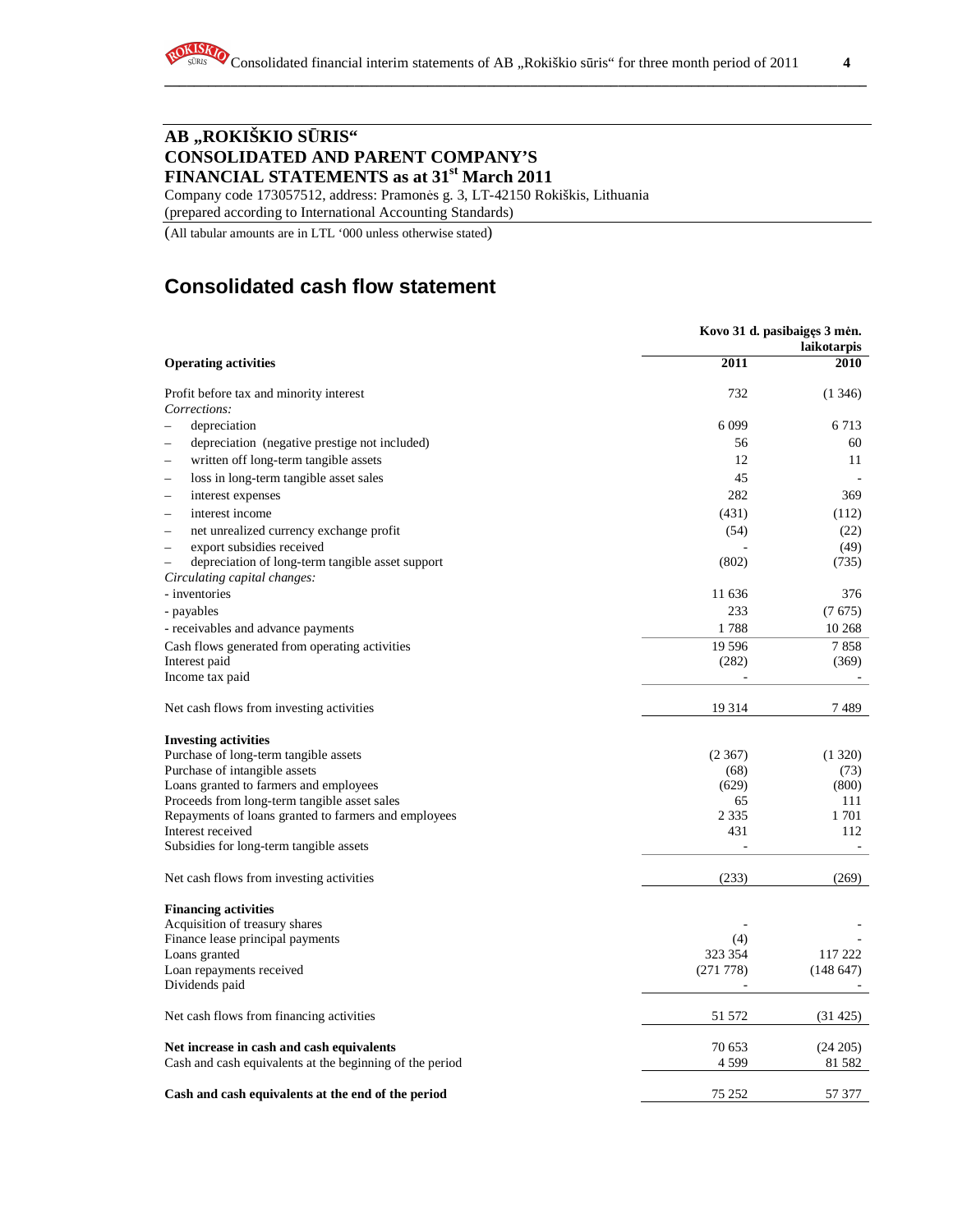**\_\_\_\_\_\_\_\_\_\_\_\_\_\_\_\_\_\_\_\_\_\_\_\_\_\_\_\_\_\_\_\_\_\_\_\_\_\_\_\_\_\_\_\_\_\_\_\_\_\_\_\_\_\_\_\_\_\_\_\_\_\_\_\_\_\_\_\_\_\_\_\_\_\_\_\_\_\_\_\_\_\_\_\_\_\_\_\_\_\_\_\_\_\_\_\_**

# **AB "ROKIŠKIO S**Ū**RIS" CONSOLIDATED AND PARENT COMPANY'S FINANCIAL STATEMENTS as at 31st March 2011**

Company code 173057512, address: Pramonės g. 3, LT-42150 Rokiškis, Lithuania (prepared according to International Accounting Standards)

(All tabular amounts are in LTL '000 unless otherwise stated)

# **Consolidated Own Capital Change Statement (thousand LTL)**

|                                                                   | <b>Share</b><br>capital | <b>Share</b><br>premium | <b>Reserve for</b><br>acquisition<br>of treasury<br>shares | <b>Treasury</b><br>shares | Other<br>reserves | <b>Retained</b><br>earnings | <b>Total</b> | <b>Minority</b><br>share | <b>Total</b> |
|-------------------------------------------------------------------|-------------------------|-------------------------|------------------------------------------------------------|---------------------------|-------------------|-----------------------------|--------------|--------------------------|--------------|
| <b>Balance at December</b><br>31st 2009                           | 38 4 45                 | 41 473                  | 14 188                                                     |                           | 7074              | 83 741                      | 184 921      | 514                      | 185435       |
| <b>Comprehensive income</b>                                       |                         |                         |                                                            |                           |                   | (1497)                      | (1497)       | 16                       | (1481)       |
| <b>Balance at 31st March</b><br>2010                              | 38 4 45                 | 41 473                  | 14 188                                                     | $\overline{a}$            | 7 0 7 4           | 82 244                      | 183 424      | 530                      | 183 954      |
| <b>Comprehensive income</b>                                       |                         |                         |                                                            |                           |                   | 26 122                      | 26 122       | (80)                     | 26 042       |
| <b>Transactions with</b><br>owners                                |                         |                         |                                                            |                           |                   |                             |              |                          |              |
| <b>Acquisition of treasury</b><br>shares                          |                         |                         |                                                            | (11478)                   |                   |                             | (11478)      |                          | (11478)      |
| Dividends relating<br>to<br>2009                                  |                         |                         |                                                            |                           |                   | (3884)                      | (3884)       |                          | (3884)       |
| <b>Allocation to reserves</b>                                     |                         |                         | 15 000                                                     |                           | 359               | (15359)                     |              |                          |              |
| <b>Transactions</b><br>with<br>owners                             |                         |                         | 15 000                                                     | (11478)                   | 359               | (19243)                     | (15362)      |                          | (15362)      |
| <b>Balance at December</b><br>31st 2010                           | 38 4 45                 | 41 473                  | 29 188                                                     | (11478)                   | 7433              | 89 123                      | 194 184      | 450                      | 194 634      |
| <b>Comprehensive income</b>                                       |                         |                         |                                                            |                           |                   | 732                         | 732          | 82                       | 814          |
| Decrease in share<br>capital / cancellation of<br>treasury shares | (2577)                  |                         | (8901)                                                     | 11 478                    |                   |                             |              |                          |              |
| <b>Balance at 31st March</b><br>2011                              | 35 868                  | 41 473                  | 20 287                                                     | $\overline{\phantom{a}}$  | 7433              | 89 855                      | 194 916      | 532                      | 195 448      |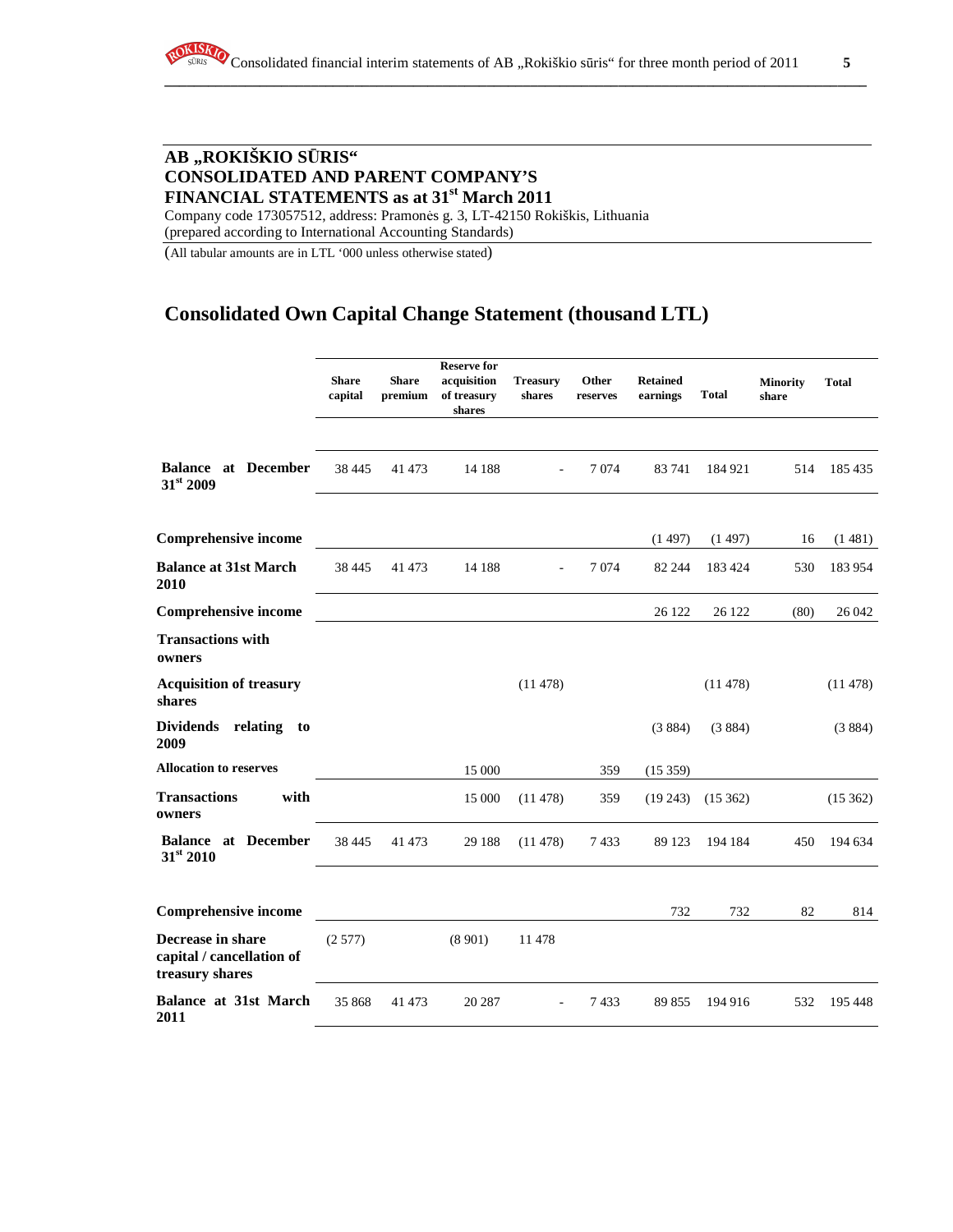#### **AB "ROKIŠKIO S**Ū**RIS" CONSOLIDATED AND PARENT COMPANY'S FINANCIAL STATEMENTS as at 31st March 2011**

Company code 173057512, address: Pramonės g. 3, LT-42150 Rokiškis, Lithuania (prepared according to International Accounting Standards)

(All tabular amounts are in LTL '000 unless otherwise stated)

# **Commentary on the Report**

## **1. General information**

The joint stock company "Rokiškio sūris" (hereinafter – the company) is a public listed company incorporated in Rokiskis.

The shares of Rokiškio Sūris AB are traded on the Baltic Main List of the NASDAQ OMX Vilnius  $(symbol - RSU1L)$ .

The Consolidated Group (hereinafter – the Group) consists of the Company, its two branches, four subsidiaries and one joint venture. (2010: two branches, five subsidiaries and one joint venture). The branches and subsidiaries that comprise consolidated Group are indicated below:

|                  | <b>Operating as</b><br>at 31st March |      |  |
|------------------|--------------------------------------|------|--|
| <b>Branches</b>  | 2011                                 | 2010 |  |
| Utenos pienas    | Yes                                  | Yes  |  |
| Ukmerges pienine | Yes                                  | Yes  |  |

|                  |            | <b>Operating as</b><br>at 31st March |                       |        | Group's share<br>$(\% )$ as at 31st<br><b>March</b> |
|------------------|------------|--------------------------------------|-----------------------|--------|-----------------------------------------------------|
| <b>Branches</b>  | 2011       | 2010                                 | <b>Subsidiaries</b>   | 2011   | 2010                                                |
| Utenos pienas    | Yes        | Yes                                  | UAB "Rokiskio pienas" | 100,00 | 100,00                                              |
| Ukmerges pienine | <b>Yes</b> | Yes                                  | UAB "Skirpstas"       |        | 100,00                                              |
|                  |            |                                      | KB "Zalmarge"         | 100,00 | 100,00                                              |
|                  |            |                                      | SIA "Jekabpils Piena  | 50,05  | 50,05                                               |
|                  |            |                                      | Kombinats"            |        |                                                     |
|                  |            |                                      | SIA "Kaunata"*        | 60,00  |                                                     |
|                  |            |                                      | UAB "Batenai" *       |        | 100,00                                              |

| Joint venture    |       |       |
|------------------|-------|-------|
| UAB "Pieno upes" | 50,00 | 50,00 |

\* These subsidiaries were not consolidated due to their insignificance.

Within 2010, the company UAB  $\mu$ Batėnai" was sold. As of March 31<sup>st</sup> 2011, the company UAB "Skirpstas" is liquidated.

All above subsidiaries, the joint venture and branches are incorporated in Lithuania, except for SIA "Jekabpils Piena Kombinats" and SIA "Kaunata" which are incorporated in Latvia.

The Group's main line of business is the production of fermented cheese and a wide range of other dairy products.

As of  $31<sup>st</sup>$  March 2011, the average number of the Group's employees was equal to 1 477 (compared to 1 458 employees as at  $31<sup>st</sup>$  March 2010).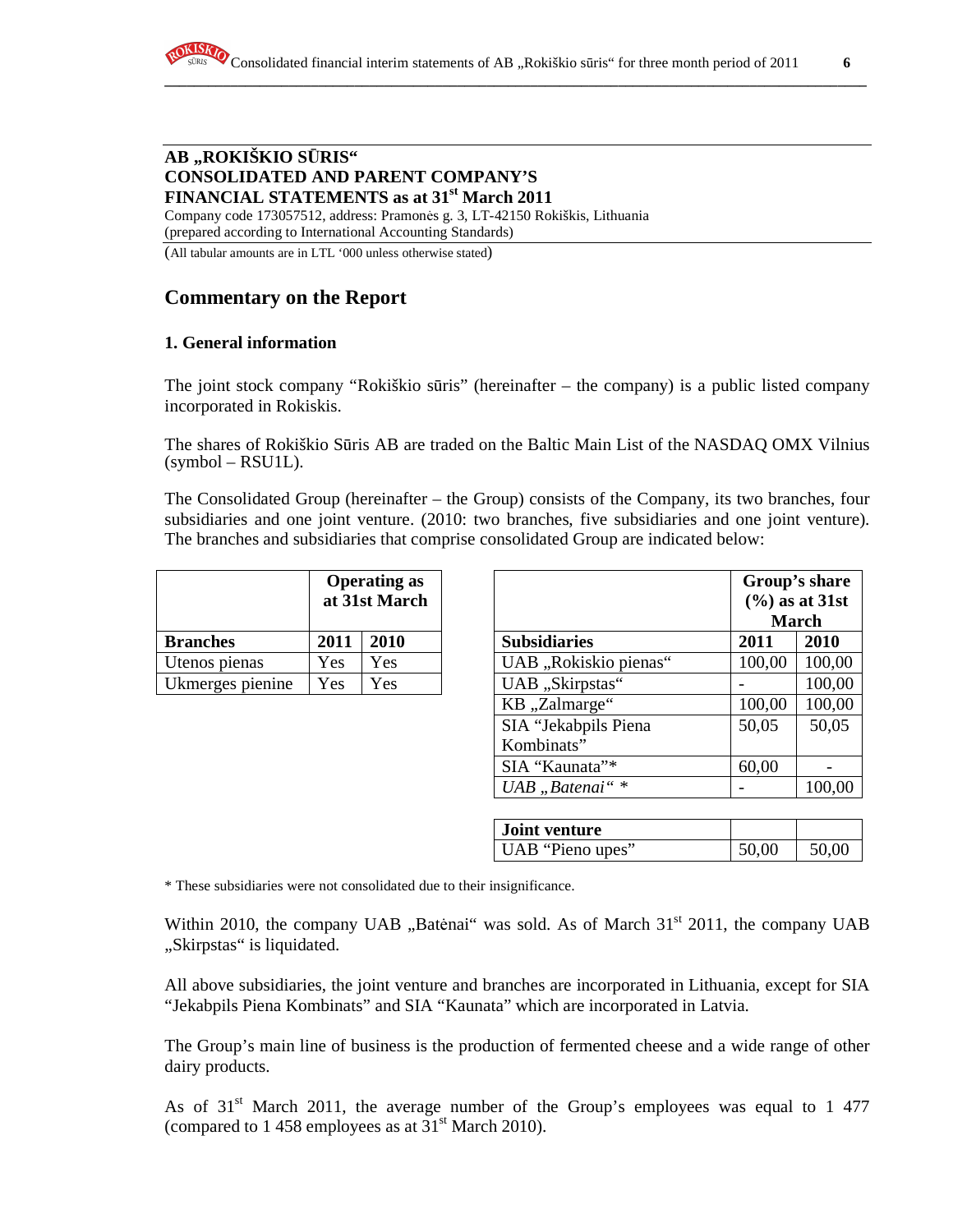## **2. Accounting Principles**

These consolidated financial statements have been prepared according to International Financial Reporting Standards (IFRS) as adopted by the European Union.

The consolidated financial statements have been prepared under the historical cost convention. The principal accounting policies applied in the preparation of these consolidated and parent company's financial statements are set out below. These policies have been consistently applied to all the years present, unless otherwise stated.

The preparation of consolidated and parent company's financial statements in conformity with IFRS requires the use of estimates and assumptions that affect the reported amounts of assets and liabilities and disclosure of contingent assets and liabilities at the date of the financial statements and the reported amounts of revenues and expenses during the reporting period.

Subsidiaries are the entities over which the Group has the power to govern the financial and operating policies generally accompanying a shareholding of more than one half of the voting rights. Subsidiaries are fully consolidated from the date on which control is transferred to the Group. They are de-consolidated from the date that control ceases.

Transactions among the Group's enterprises, residual values and retained transaction earnings between the Group's enterprises are eliminated. Unrealised loss is eliminated too; however, it is considered to be the sign of transfer asset value decrease. The accounting principles of daughter enterprises were changed where necessary in order to ensure their consistency with the accounting principles applied by the Group.

The Group applies a policy of treating transactions with minority interests as transactions with parties external to the Group. Disposals to minority interests result in gains and losses for the Group that are recorded in the statement of comprehensive income.

The group's interests in jointly controlled entities are accounted for by proportionate consolidation. The group combines its share of the joint ventures' individual income and expenses, assets and liabilities and cash flows on a line-by-line basis with similar items in the group's financial statements. The group recognises the portion of gains or losses on the sale of assets by the group to the joint venture that is attributable to the other venturers. The group does not recognise its share of profits or losses from the joint venture that result from the group's purchase of assets from the joint venture until it resells the assets to an independent party. However, a loss on the transaction is recognised immediately if the loss provides evidence of a reduction in the net realisable value of current assets, or an impairment loss.

Items included in the financial statements of the Company and each of the Group's entities are measured using the currency of the primary economic environment in which the entity operates (hereinafter "the functional currency"). The financial statements are presented in Litas (LTL), which is the Company's (and each of the Group entity's) functional and presentation currency.

The value of long-term tangible assets is valued at historical cost less accumulated depreciation. Subsequent costs are included into the asset's carrying amount or recognized as separate assets, as appropriate, only when it is likely that in future the Group will receive economic benefits associated with the item and the cost of the item will be measured accordingly. All other repairs and maintenance expenses are charged to the income statement during the financial period in which they have been incurred.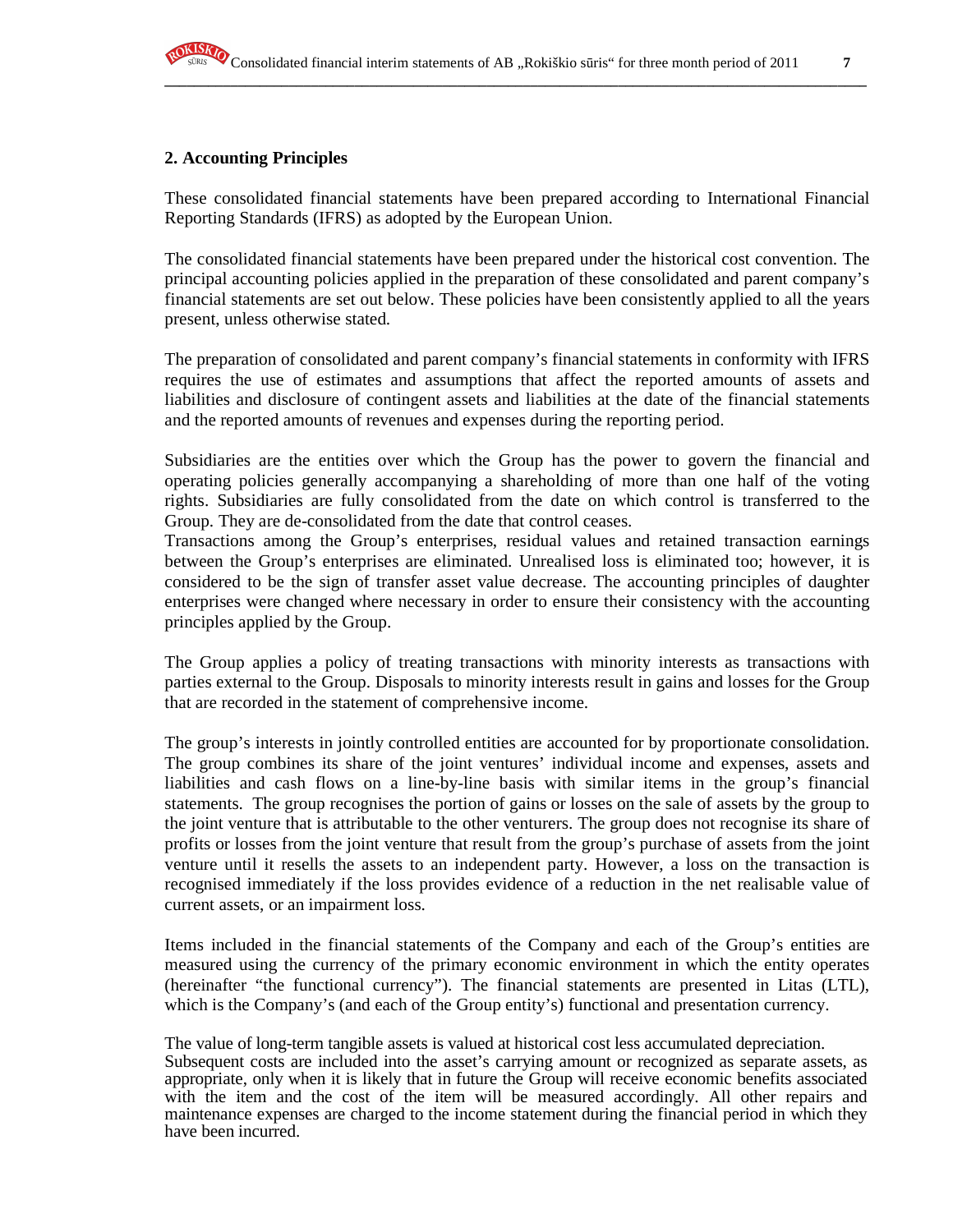**\_\_\_\_\_\_\_\_\_\_\_\_\_\_\_\_\_\_\_\_\_\_\_\_\_\_\_\_\_\_\_\_\_\_\_\_\_\_\_\_\_\_\_\_\_\_\_\_\_\_\_\_\_\_\_\_\_\_\_\_\_\_\_\_\_\_\_\_\_\_\_\_\_\_\_\_\_\_\_\_\_\_\_\_\_\_\_\_\_\_\_\_\_\_\_\_**

Depreciation on property, plant and equipment is calculated using the straight-line method to allocate their cost to their residual values over their estimated useful lives, as follows:

| <b>Buildings</b>                                  | $15 - 55$ years |
|---------------------------------------------------|-----------------|
| Plant & machinery                                 | 5 - 29 years    |
| Motor vehicles                                    | $4 - 10$ years  |
| Equipment and other property, plant and equipment | $3 - 20$ years  |

The asset residual values and useful lives are reviewed, and adjusted, if appropriate, at each balance sheet date.

The Group's software which is expected to bring the Group material benefit in future, is valued at cost price less accumulated depreciation. Depreciation is calculated using the straight-line method for the estimated useful life from 1 to 5 years.

Loans and receivables are non-derivative financial assets with fixed or determinable payments that are not quoted in an active market. They are included in current assets, except for maturities greater than 12 months after the balance sheet date. These are classified as non-current assets. Loans and receivables are classified as 'trade and other receivables' in the balance sheet.

Inventories are subsequently carried at the lower of cost and net realisable value. Cost is determined by the first-in, first-out (FIFO) method. The cost of finished goods and work in progress comprises raw materials, direct labour, other direct costs and related indirect production overheads, but excludes borrowing costs. Net realisable value is the estimated selling price in the ordinary course of business, less the costs of completion and selling expenses.

Loans granted and amounts receivables are recognised initially at fair value and subsequently measured at amortised cost using the effective interest method, less the amount of impairment loss. A provision for impairment of amounts receivables is established when there is objective evidence that the Group will not be able to collect all amounts due according to the original terms of receivables. The impairment amount is the difference between the asset's carrying amount and the present value of estimated future cash flows, discounted at the original effective interest rate. The amount of the provision is recognised in the statement of comprehensive income within 'general and administrative expenses'. Bad debts are written off during the year in which they are identified as irrecoverable.

Cash and cash equivalents are carried at nominal value. For the purposes of the cash flow statement, cash and cash equivalents comprise cash on hand and at bank and bank overdrafts. Bank overdrafts are included in borrowings in current liabilities on the balance sheet.

Ordinary shares are stated at their par value. Consideration received for the shares sold in excess over their nominal value is shown as share premium. Incremental external costs directly attributable to the issue of new shares are accounted for as a deduction from share premium.

Where the Company or its subsidiaries purchase the Company's equity share capital, the consideration paid including any attributed incremental external costs is deducted from shareholders' equity as treasury shares until they are sold, reissued, or cancelled. No gain or loss is recognised in the statement of comprehensive income on the sale, issuance, or cancellation of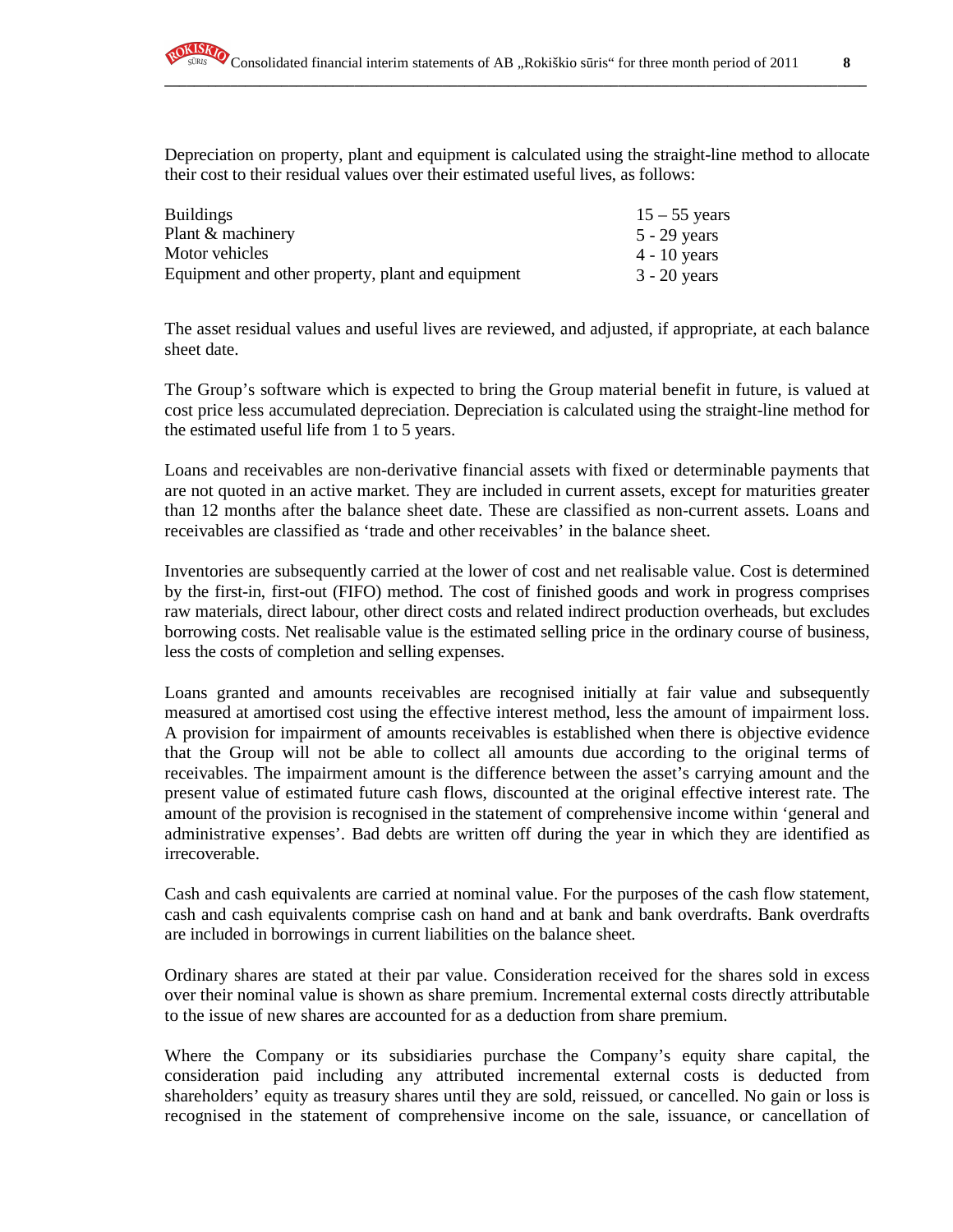treasury shares. Where such shares are subsequently sold or reissued, any consideration received is presented in the consolidated financial statements as a change in shareholders' equity.

**\_\_\_\_\_\_\_\_\_\_\_\_\_\_\_\_\_\_\_\_\_\_\_\_\_\_\_\_\_\_\_\_\_\_\_\_\_\_\_\_\_\_\_\_\_\_\_\_\_\_\_\_\_\_\_\_\_\_\_\_\_\_\_\_\_\_\_\_\_\_\_\_\_\_\_\_\_\_\_\_\_\_\_\_\_\_\_\_\_\_\_\_\_\_\_\_**

Other reserves are established upon the decision of annual general meeting of shareholders on profit appropriation.

Borrowings are recognised initially at fair value, net of transaction costs incurred. Borrowings are subsequently stated at amortised cost. Any difference between the amount at initial recognition and the redemption value is recognised in the statement of comprehensive income over the period of the borrowings using the effective interest method.

Profit is taxable at a rate of 15 per cent (2010: 15 per cent) in accordance with the Lithuanian regulatory legislation on taxation.

The Group pays social security contributions to the state Social Security Fund (the Fund) on behalf of its employees based on the defined contribution plan in accordance with the local legal requirements. Social security contributions are recognised as expenses on an accrual basis and are included in payroll expenses.

Revenue comprises the fair value of the consideration received or receivable for the sale of goods and services in the ordinary course of the Group's activities. Revenue is shown net of value-added tax, returns, rebates and discounts and after eliminated sales within the Group. Revenue from sales of goods is recognised only when all significant risks and benefits arising from ownership of goods is transferred to the customer.

Interest income is recognised on a time-proportion basis using the effective interest method.

Dividend distribution to the Company's shareholders is recognised as a liability in the Group's financial statements in the period in which the dividends are approved by the Company's shareholders.

Basic earnings per share are calculated by dividing net profit attributed to the shareholders from average weighted number of ordinary registered shares in issue, excluding ordinary registered shares purchased by the Company and the Group and held as treasury shares.

Operating segments are reported in a manner consistent with the internal reporting provided to the chief operating decision-maker. The chief operating decision-maker, who is responsible for allocating resources and assessing performance of the operating segments, has been identified as the Board of directors that make strategic decisions.

The Group's management identified the following operating segments within the Group: hard cheese, semi hard cheese, butter, milk, cream, sour cream, sour milk, yogurt, curds, curd cheese and other. These operating segments were aggregated into two main reportable segments, based on similar nature of products, production process, type of customers and method of distribution.

Government grants are recognised at fair value where there is sufficient evidence that the grant will be received and the Group and the Company will comply with all conditions attached.

Export subsidies paid by the Government for each exported tone of products meeting certain requirements are included in sales revenue.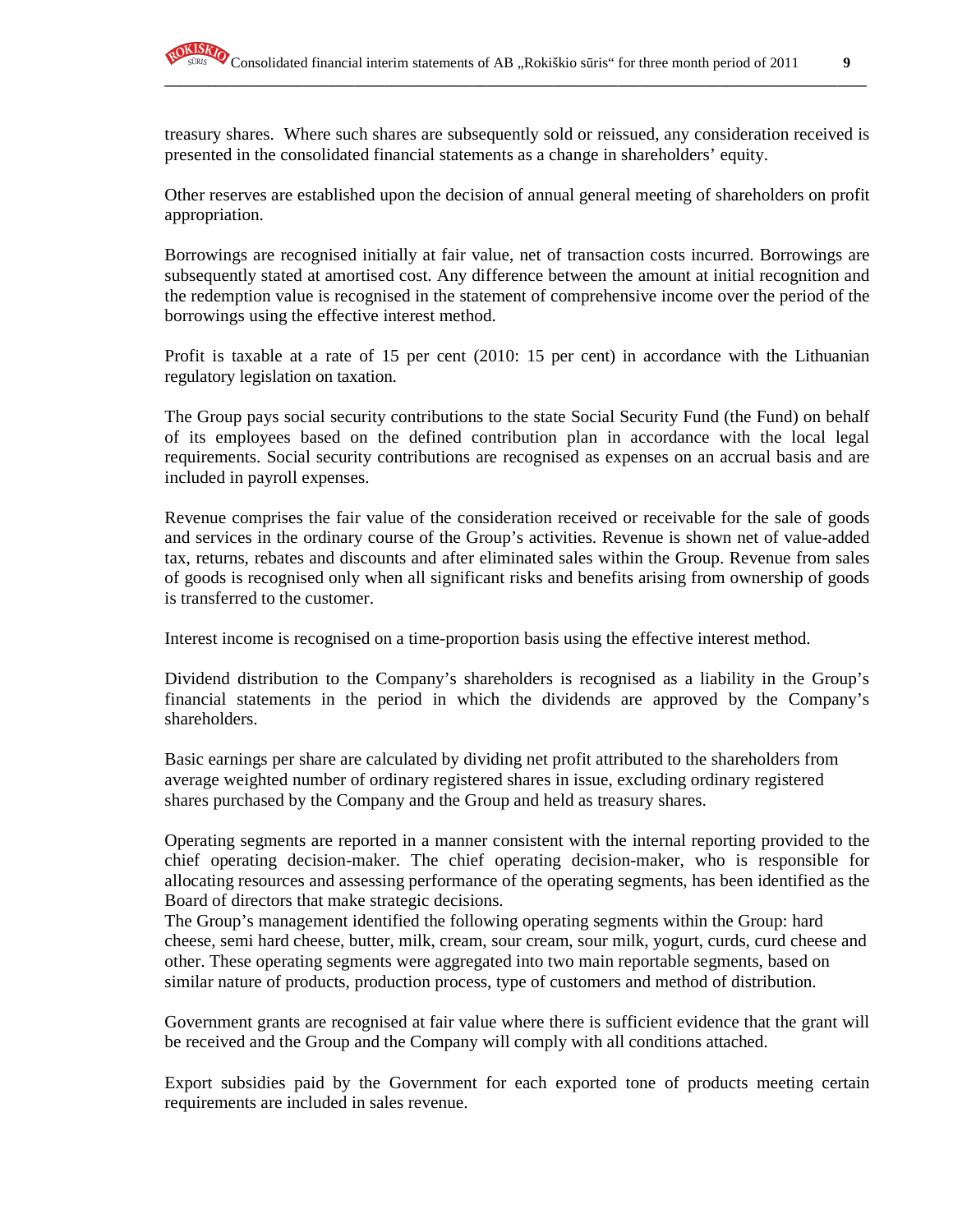Government grants received to finance acquisition of property, plant and equipment are included in non-current deferred income in the balance sheet. They are recognised as income on a straight-line basis over the useful life of property, plant and equipment concerned.

Provisions are measured at the present value of expenditures expected to be required to settle the obligation using pre-tax rate that reflects current market assessments of the time value of money and the risks specified to the obligation. The increase in the provision due to passage of time is recognised as interest expense.

Trade payables are recognised initially at fair value and subsequently measured at amortised cost using effective interest method.

#### **3. Information on segments**

#### *Primary segment – business segments*

The Group's main business segments:

- Fresh dairy products
- Cheese and other dairy products.

Other operations of the Group comprise of raw milk collection. Transactions between the business segments are on normal commercial terms and conditions.

*Secondary segment – geographic segments* 

Analysis of the Group's income from sales according to markets is as follows:

|                                               | 2011 03 31 | 2010 03 31 | <b>Change</b> |
|-----------------------------------------------|------------|------------|---------------|
|                                               |            |            | $\frac{1}{2}$ |
| Lithuania                                     | 58 762     | 47486      | 23,75         |
| European Union countries                      | 62 633     | 37 37 3    | 67,59         |
| Other (including the United States and Japan) | 28 9 63    | 15 704     | 84,43         |
| Total                                         | 150 358    | 100 563    | 49,52         |

Income analysis according to groups:

|                         | 2011 03 31 | 2010 03 31 | <b>Change</b> |
|-------------------------|------------|------------|---------------|
|                         |            |            | (%)           |
| <b>Product Sales</b>    | 150 272    | 100 171    | 50,01         |
| <b>Export subsidies</b> |            | 303        | 100,00        |
| Provided services       | 86         | 89         | $-3,37$       |
| Total                   | 150 358    | 100 563    | 49,52         |

Following the European Commission's Regulation "Concerning covering export costs of milk and dairy products", starting from  $1<sup>st</sup>$  May 2004 the company has the right to receive subsidies for the cheese exported to the countries determined by the latter Regulation. Export subsidies are paid for every ton of exported production which is in conformity with the Regulation requirements. Payable export subsidies are reported under trade and other payables.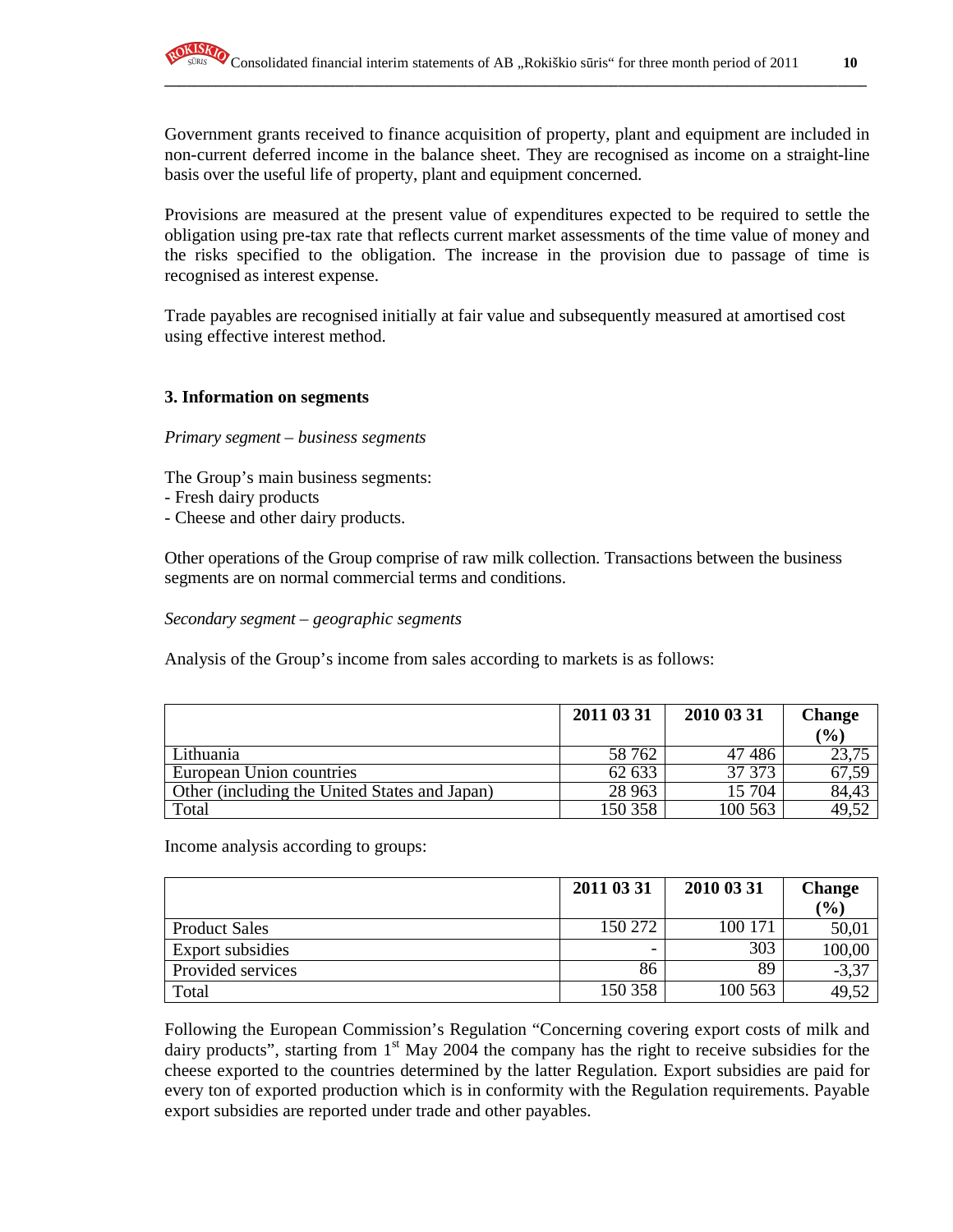#### **4. Long-term tangible assets**

In the income statement the depreciation charge of long-term tangible assets is reported in the following entries: selling and marketing expenses, general and administrative expenses and cost of sales, as well as in production in progress and ready production entries.

Software and intangible asset depreciation charge are accounted in the entry of general and administrative expenses.

#### **5. Other receivables**

As at  $31<sup>st</sup>$  March 2011, the Group's receivables was made of:

|                                      | 2011 03 31 | 2010 03 31 | <b>Change</b> |
|--------------------------------------|------------|------------|---------------|
|                                      |            |            | $(\%)$        |
| Long-term loans granted to farmers   | 2 1 3 2    | 2 5 5 2    | $-16,46$      |
| Long-term loans granted to employees | 380        | 130        | 192,31        |
| Investments                          | 7431       | 186        | 3895,16       |
| Loans to other companies             | 31 663     | 14 040     | 125,52        |
| Other                                | 1432       | 374        | 282,89        |
| Total                                | 43 038     | 17 282     | 149,03        |

The repayment terms of loans granted to farmers vary from 2 months to 10 years, whereas the annual interest rate varies from 0 to 10 per cent.

The repayment terms of loans granted to employees vary from 1 to 22 years, whereas the interest rate for them is not calculated.

The company's managing bodies believe that the balance sheet values of long-term receivables are their fair values.

#### **6. Inventories**

As at  $31<sup>st</sup>$  March 2011, the Group's inventories were made of:

|                        | 2011 03 31 | 2010 03 31 | <b>Change</b><br>$\frac{1}{2}$ |
|------------------------|------------|------------|--------------------------------|
| Raw material           | 7 5 2 8    | 5 7 6 0    | 30,69                          |
| Production in progress | 11787      | 8958       | 31,58                          |
| Ready production       | 29 048     | 12 941     | 124,46                         |
| Other inventories      | 2587       | 2 1 8 6    | 18,34                          |
| Total                  | 50 950     | 29 845     | 62,34                          |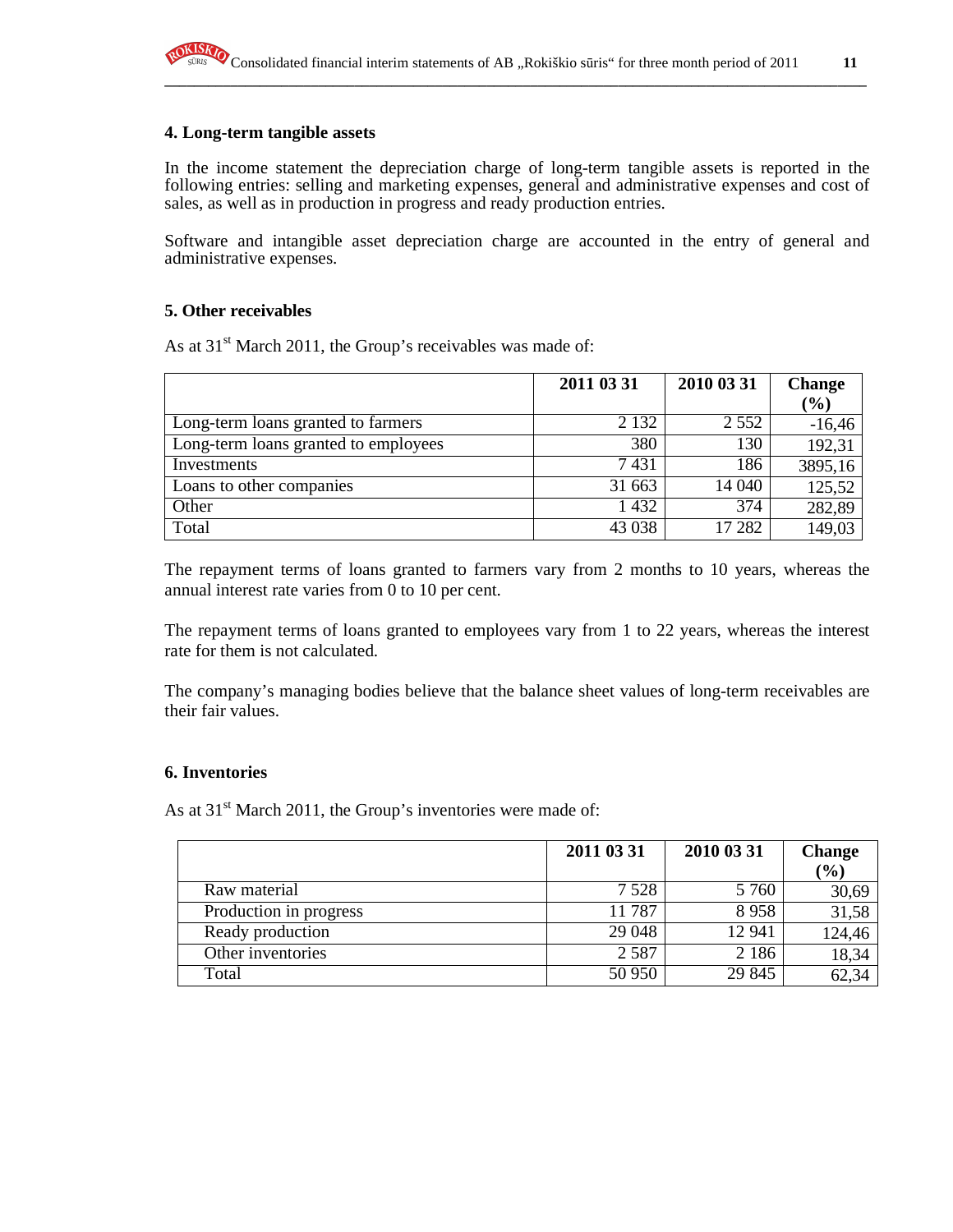## **7. Selling and Other Receivables**

As at  $31<sup>st</sup>$  March 2011, the Group's selling and other receivables was made of:

|                                             | 2011 03 31 | 2010 03 31 | <b>Change</b><br>$\mathcal{O}(0)$ |
|---------------------------------------------|------------|------------|-----------------------------------|
| Selling receivables                         | 71 099     | 50 736     | 40,14                             |
| Receivable export subsidies                 | ٠          | 678        | 100,00                            |
| VAT receivable                              | 3 2 6 8    | 847        | 285,83                            |
| Other receivables                           | 1863       | 2 0 0 0    | $-6,85$                           |
| Advance payments and future period expenses | 3 0 9 4    | 3 0 8 8    | 0,19                              |
| Total                                       | 79 324     | 57 348     | 38,32                             |

#### **8. Cash and cash equivalents**

The money equivalents in Balance sheet and Cash Flow Statement are made of the following:

|                              | 2011 03 31 | 2010 03 31 | <b>Change</b><br>$\left( \frac{6}{2} \right)$ |
|------------------------------|------------|------------|-----------------------------------------------|
| Bank and cash-register money | 55 275     | 2987       | 1750,52                                       |
| Current deposits             | 19 977     | 54 390     | $-63,2^{-}$                                   |
| Total                        | 75 252     | 57 377     |                                               |

#### **9. Share capital**

As at  $31<sup>st</sup>$  March 2010, the share capital comprised of 38 444 894 (thirty eight million four hundred forty four thousand eight hundred ninety four) litas divided into 38 444 894 (thirty eight million four hundred forty four thousand eight hundred ninety four) ordinary registered shares with par value of LTL 1 each.

The 23<sup>rd</sup> December 2010 general meeting of shareholders resolved to decrease the Authorized capital of AB "Rokiskio suris" by LTL 2 576 924 (two million five hundred seventy six thousand nine hundred twenty four litas), in the way of annulment of 2 576 924 (two million five hundred seventy six thousand nine hundred twenty four) ordinary registered shares at par value of LTL 1 (one) litas.

The above general meeting of shareholders resolved to amend the Articles of Association of AB "Rokiskio suris" due to the decreased Authorized Capital after annulment of treasury shares.

After annulment of treasury shares, the Authorized capital of AB "Rokiskio suris" makes LTL 35 867 970 (thirty five million eight hundred sixty seven thousand nine hundred seventy litas) divided into 35 867 970 (thirty five million eight hundred sixty seven thousand nine hundred seventy) ordinary registered shares at par value of LTL 1 (one) litas. The nominal value of shares and their quantity to the company's shareholders have not changed due to decrease of the authorized capital.

Having decreased the authorized capital of AB "Rokiskio suris", on March  $8<sup>th</sup>$  2011 a new wording of the Articles of Association of AB "Rokiškio sūris" was registered in the Register of Legal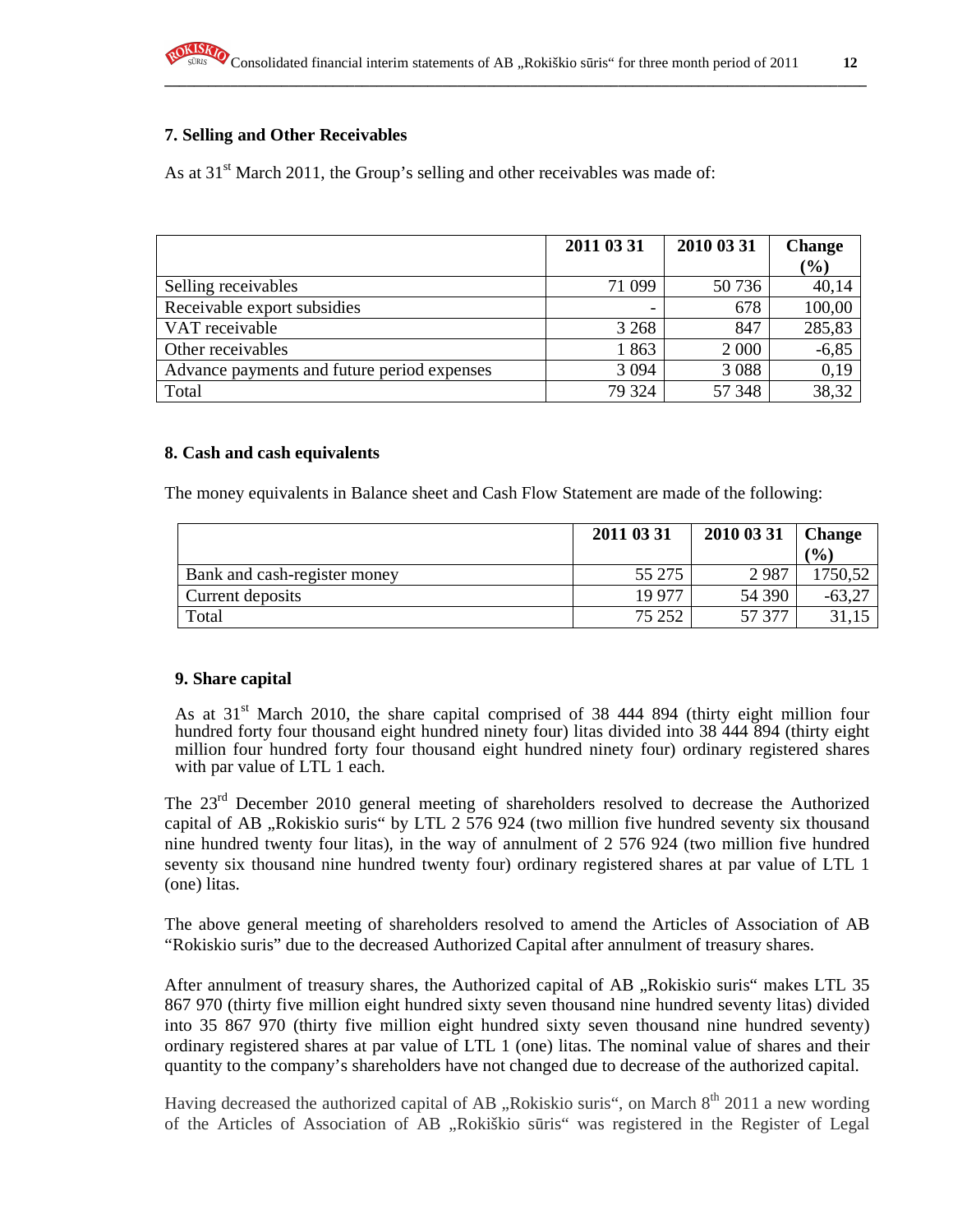Entities. After registration of the new Articles of Association, the Authorized capital of AB "Rokiskio suris" makes LTL 35 867 970 (thirty five million eight hundred sixty seven thousand nine hundred seventy litas) divided into 35 867 970 (thirty five million eight hundred sixty seven thousand nine hundred seventy) ordinary registered shares at par value of LTL 1 (one) litas.

As of March  $31<sup>st</sup>$ , 2011, the company does not have any treasury shares.

As at  $31<sup>st</sup>$  March 2011, the total number of the Group's shareholders was 5679.

# **10. Financial ratios**

|                                    | 2011 03 31 | 2010 03 31 | <b>Change</b> |
|------------------------------------|------------|------------|---------------|
|                                    |            |            | (%)           |
| Revenue (LTL thousand)             | 150 358    | 100 563    | 49,52         |
| <b>EBITDA</b> (LTL thousand)       | 4 6 6 9    | 5796       | $-19,44$      |
| EBITDA margin $(\%)$               | 3,11       | 5,76       | $-46,01$      |
| Operations profit (LTL thousand)   | (1433)     | (2353)     | $-39,00$      |
| Margin of operations profit $(\%)$ | (0, 95)    | (2, 34)    | $-59,41$      |
| Profit per share (LTL)             | 0.02       | (0.04)     | $-150,00$     |
| Number of shares (units)           | 35 867 970 | 38 444 894 | $-6,70$       |

# **11. Information on the managing bodies**

# **The Board of Directors**:

**Dalius Trumpa** – Board Chairman (elected by the  $25<sup>th</sup>$  April 2008 General meeting of shareholders). Owns 759 740 ordinary registered shares. i.e. 2,12% of the Authorized capital and 2,12% of votes of AB "Rokiškio sūris".

Participation in the activities of other companies:

Shareholder of UAB" Pieno pramonės investicijų valdymas", having 3,91 % of the company's shares and votes;

Chief executive officer of UAB "Rokiškio pienas", having no shares;

Director of UAB "Rokvalda", having 100% of shares and votes;

Board member of Latvian company "Kaunata", having no shares.

Antanas Kavaliauskas - Deputy Chairman (elected by the 25<sup>th</sup> April 2008 General meeting of shareholders), the Chief Financial Officer of AB "Rokiškio sūris", having no ownership of AB "Rokiškio sūris".

Participation in the activities of other companies:

Shareholder of UAB "Pieno pramonės investicijų valdymas" owning 3,91% of shares of UAB" Pieno pramonės investicijų valdymas".

Board Chairman of Latvian company SIA Jekabpils piena kombinats, having no shares; Director of Lithuanian dairy association "Pieno centras", having no shares.

**Antanas Trumpa -** Board member (elected by the  $25<sup>th</sup>$  April 2008 General meeting of shareholders), Chief Executive Officer of AB "Rokiškio sūris", owning 6 578 370 ordinary registered shares of AB "Rokiškio sūris", i.e. 18,34 % of the authorized capital of AB "Rokiškio sūris" and 18,34% of votes.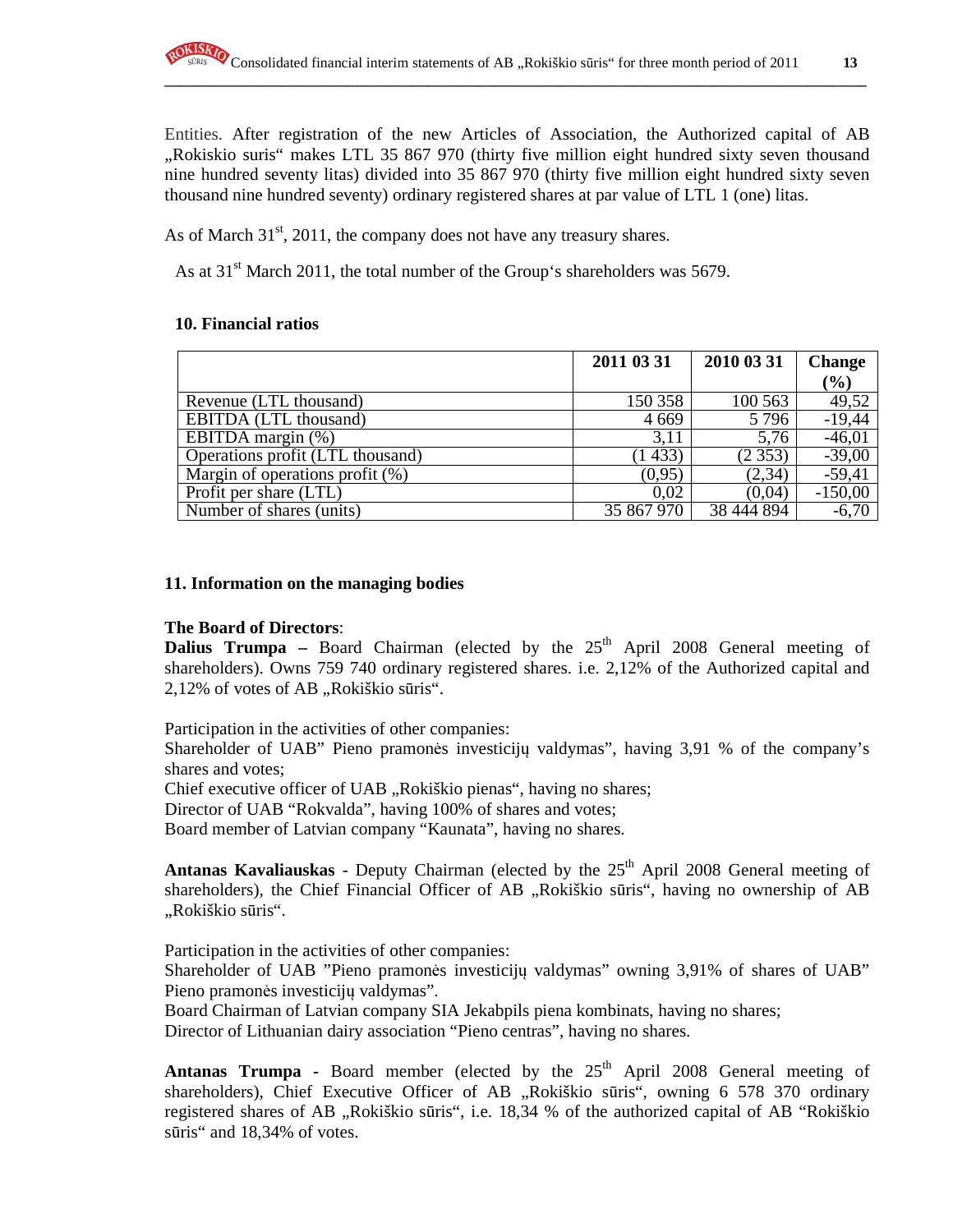

Participation in the activities of other companies:

Shareholder of UAB "Pieno pramonės investicijų valdymas" with 7 546, i.e. 74,86% of the shares and votes of UAB" Pieno pramonės investicijų valdymas".

**Ramūnas Vanagas -** Board member (elected by the 25<sup>th</sup> April 2008 General meeting of shareholders), Development Director of AB "Rokiškio sūris", having no ownership of shares of AB "Rokiškio sūris".

Participation in the activities of other companies: No participation in other companies' activities.

**Andrius Trumpa** - Board member (elected by the  $25<sup>th</sup>$  April 2008 General meeting of shareholders). Education – university degree. Works in Vilnius Gedimino Technikos University in the capacity of lecturer, owns 298 820 shares, i.e. 0,83% of the Authorized capital and 0,83% votes of AB "Rokiškio sūris".

Participation in the activities of other companies: No participation in other companies' activities.

**Jonas Kvedaravičius** – Board member, (elected by the 25<sup>th</sup> April 2008 General meeting of shareholders), Central services director of AB "Rokiškio sūris", having 24 630 shares of AB  $Rokiškio sūris", i.e. 0.07 % of the company's authorized capital and 0.07% of votes.$ 

Participation in the activities of other companies: Shareholder of UAB "Pieno pramonės investicijų valdymas", having 3,91 % of the company's shares and votes; Director of UAB "Pieno pramonės investicijų valdymas". Board member of Latvian company "Kaunata", having no shares.

**Jonas Kubilius** – Board member, (elected by the 25<sup>th</sup> April 2008 General meeting of shareholders), Logistics director of AB "Rokiškio sūris", having 19 930 shares of AB "Rokiškio sūris", i.e. 0,06 % of the company's authorized capital and 0,06% of votes.

Participation in the activities of other companies: Shareholder of UAB "Pieno pramonės investicijų valdymas", having 3,91 % of the company's shares and votes;

**Evaldas Dikmonas -** Board member, (elected by the  $25<sup>th</sup>$  April 2008 General meeting of shareholders), Procurement director of AB "Rokiškio sūris", having 2 165 shares of AB "Rokiškio sūris", i.e. 0,01 % of the company's authorized capital and votes.

Participation in the activities of other companies:

Shareholder of UAB "Pieno pramonės investicijų valdymas", having 3,91 % of the company's shares and votes;

Board member of Latvian company SIA Jekabpils piena kombinats, having no shares.

Board Chairman of Latvian company "Kaunata", having no shares.

**Darius Norkus - Board member, (elected by the 25<sup>th</sup> April 2008 General meeting of shareholders),** Sales and Marketing director of AB, Rokiškio sūris", having no shares of the company.